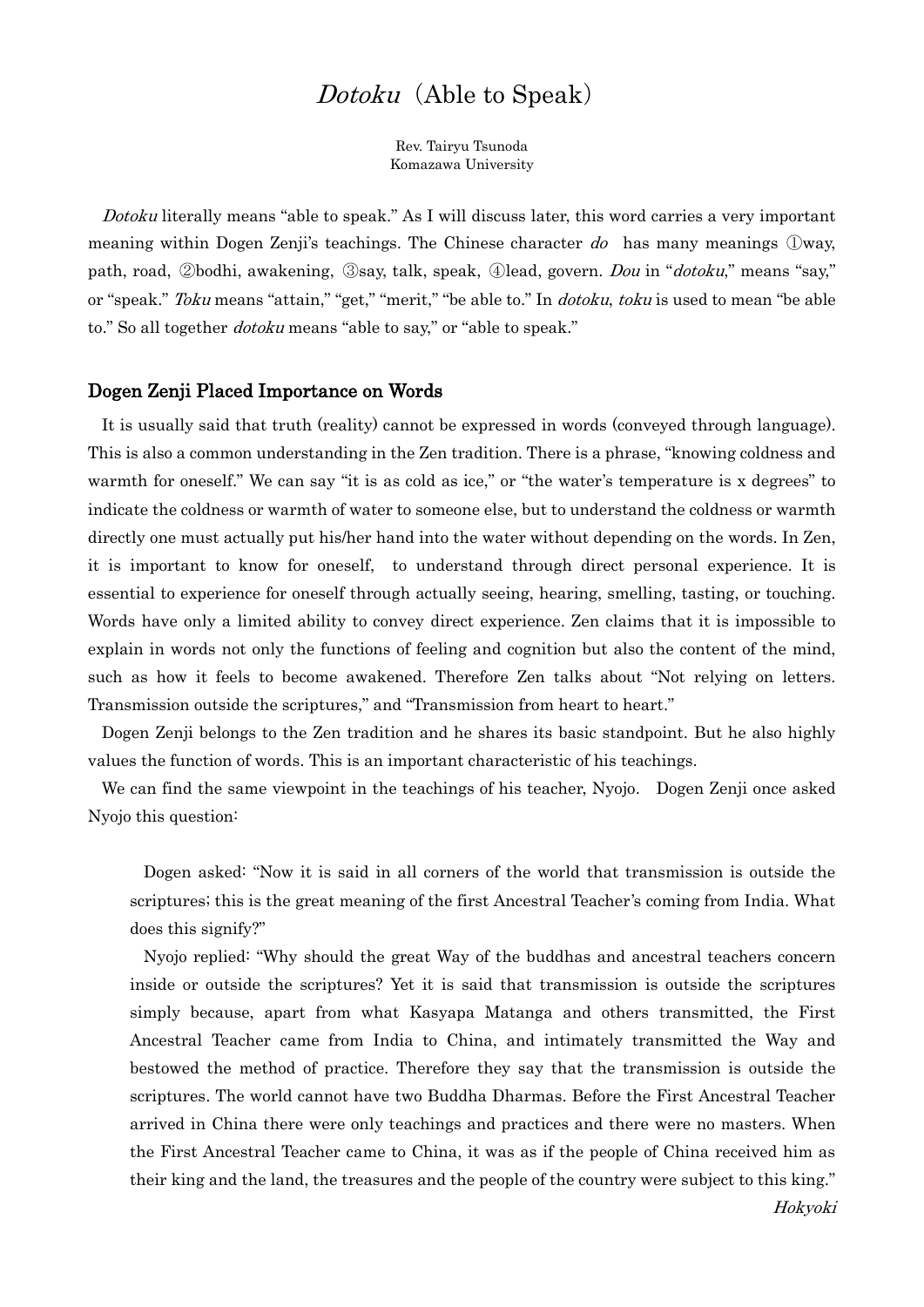We can see in Nyojo's teachings that, even though he accepts "transmission outside the scriptures," he does not disparage the scriptures (sutras and commentaries, i.e., teachings expressed in words). He taught that there were not two Buddhisms, the one transmitted to China before Bodhidharma came from India to China and another one (Zen) that Bodhidharma transmitted. He said, "The world cannot have two Buddha Dharmas." He asserted that when Bodhidharma came to China, the people got a leader of Buddhist practice.

We can also find evidence in *Hokyoki* to demonstrate that Nyojo did not criticize Mahayana Buddhism or Hinayana Buddhism that existed prior to Chinese Zen.

In that time Zen monks took pride in their superiority over both Hinayana and Mahayana Buddhism prior to Chinese Zen and were critical of them. But Nyojo disparaged this trend. He valued the teachings of Buddhist scholars within both Mahayana Buddhism and Hinayana Buddhism. We can feel the strength of his attitude from comments like "If you criticize them, you don't need to be a Buddhist. Why don't you convert to some other religion?"

Nyojo Zenji's understanding of "transmission outside the scriptures" was very different from the mainstream Song Dynasty Zen teachers' understanding of this phrase which expressed the essence of Zen. He did not blindly criticize Hinayana Buddhism, although Zen is a form of Mahayana Buddhism, or make light of teachings expressed in words. Being deeply influenced by his teacher, Dogen Zenji emphasized the importance of teachings explained in words.

## The Truth Can Be Expressed in Words

Dogen Zenji highly valued *dotoku* (able to speak), seeming to oppose the Zen School's doctrine of "transmission outside the scriptures," that is to say, "the truth does not exist among words." This is very unique to Dogen and it sounds paradoxical as a statement coming from a person of the Zen tradition. Dotoku means "able to speak," or "able to express in words." Moreover, it means that the truth can be expressed by words or by actions. Dotoku is a statement through which we can understand Dogen Zenji's perspective concerning the expression of Buddha Dharma.

Dogen Zenji's essay entitled "*Dotoku*" is found in the *Shobogenzo*. What is *dotoku* able to speak or express? It is Dharma, Buddha Dharma, truth or reality.

The truth of how things really are cannot be expressed in words. Words are just words. They are not the truth itself. Surely words are one of the expressions of truth but they cannot completely convey the totality of the truth. That is Zen's basic perspective. While fully upholding this perspective, at the same time Zen dares to confront the task of expressing that perspective in words. That is the interesting thing about Zen. The famous exchange between the Sixth Ancestral teacher Eno and Nangaku Ejo (in Shobogenzo Three Hundred Cases) clearly demonstrates this.

When Zen Master Nangaku Ejo went to study with the Sixth Ancestral Teacher, the Ancestor asked him, "Where are you from?" Nangaku said, "I came from the place of National Teacher An of Suzan." The Ancestor said, "What is this that has thus come?" Nangaku could not answer. He attended on the master for eight years. " Now I understand it. When I first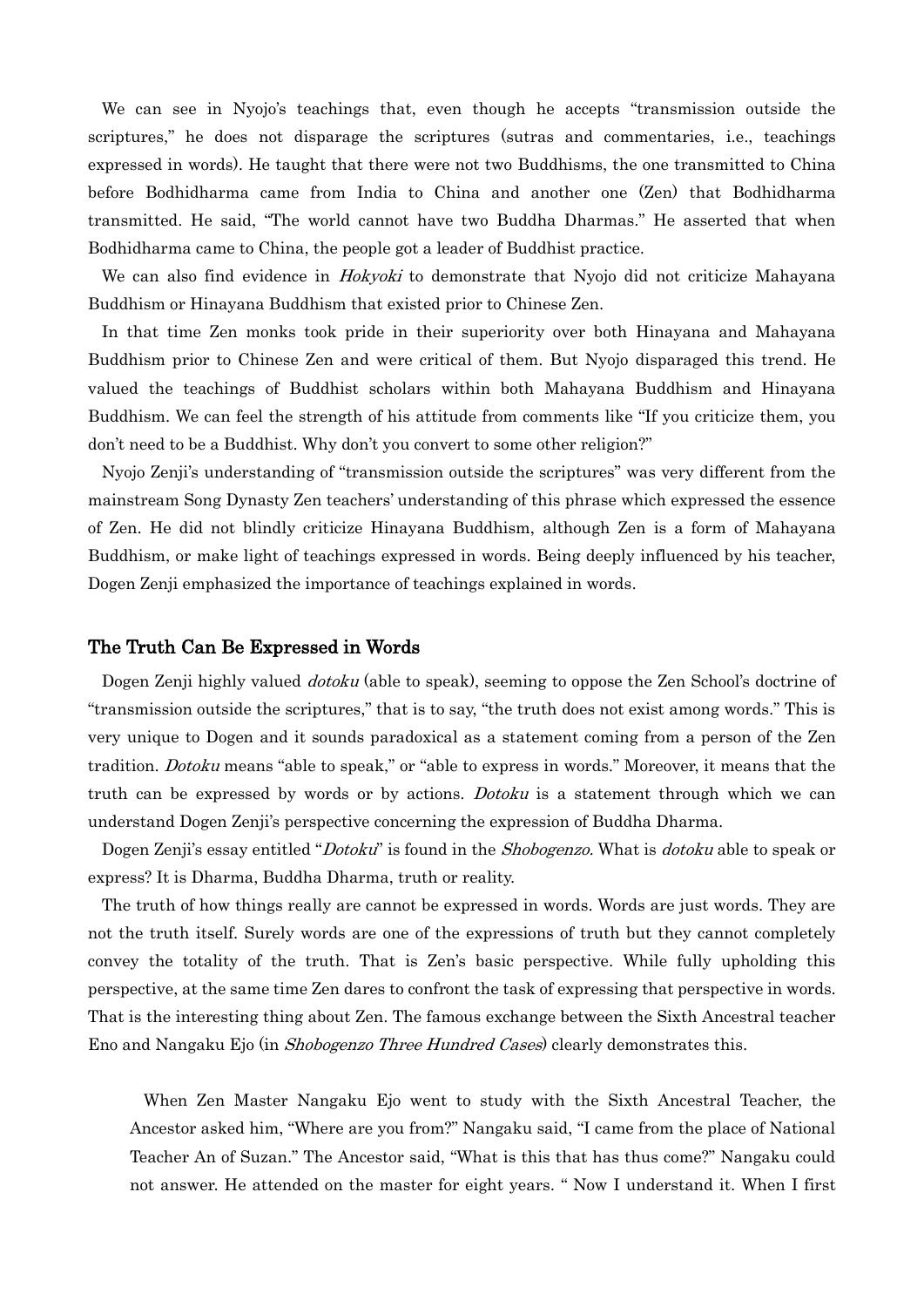came to study with you, you asked me, 'What is it that has thus come?'" The sixth ancestor said, "How do you understand it?" Nangaku said, "To say it is like something misses it." The sixth ancestor said, "Does it depend upon practice and realization?" Nangaku said, "It is not that there is no practice and realization. It is just that they cannot be defiled." The Sixth Ancestor said, "Just this non-defilement is what buddhas have maintained and transmitted. You are like this. I am like this. Ancestors in India were like this."

#### Shobogenzo Three Hundred Cases, case no.101

When Nangaku came to study under the Sixth Ancestor, he was not able to respond to the question, "What is this that has thus come?" After practicing for eight years, he answered, "To say it is like something misses it." The Sixth Ancestor praised this answer and affirmed it. Nangaku successfully expressed it by saying, "To say it is like something misses it." This is a great example of dotoku, "able to speak," or "able to express."

At first Nangaku could not answer the question. Dogen Zenji says that it was not because his understanding was immature. According to Dogen, Eno's question, "What is it that has thus come?" was not a question but already an expression of the truth. It was *dotoku*. That is why there was no way to answer it. But buddhas and ancestors have to be able to answer it in their own words. Therefore, Nangaku practiced for eight years to be able to reply, "To say it is like something misses it," expressing the truth in his own words.

In the Sixth Ancestor's question, "What is it that has thus come?" "what" implies the "Ten Thousand Things" or "all things." It is not an interrogative. Although he expressed it in the form of a question, he meant that Nangaku's coming to study signified that "what" has thus come.

In terms of space, our presence can only be described as "what." In terms of time, it can only be described as "thus come." Or, going further beyond the duality of time and space, it can only be expressed as "what has thus come." There is no other way of saying it. Yet, this is the Sixth Ancestor's own expression. When we try to express the truth, we need find our own way of expressing the truth in our words, without borrowing his words. Insofar as you are a person awakened to the truth, you must be able to express it in your own words.

## If you really understand it, you can express it.

All buddhas and ancestors are dotoku (able to express). Thus, when buddhas and ancestors wish to select buddhas and ancestors, they always ask, "Have you expressed it or not?"

opening sentences of Shobogenzo Dotoku

If one really becomes enlightened, he/she can put the Buddha Dharma into words. It does not matter how it is expressed, or what kind of words are used. The point is whether the person can express or not. Otherwise it cannot be said that the person fully understands the Buddha Dharma. This is what Dogen Zenji meant. That is why the master always asks the disciple, "Can you express it?" when selecting a candidate to whom he/she can hand down his/her dharma. Only when the disciple can express does the master make him/her a dharma heir.